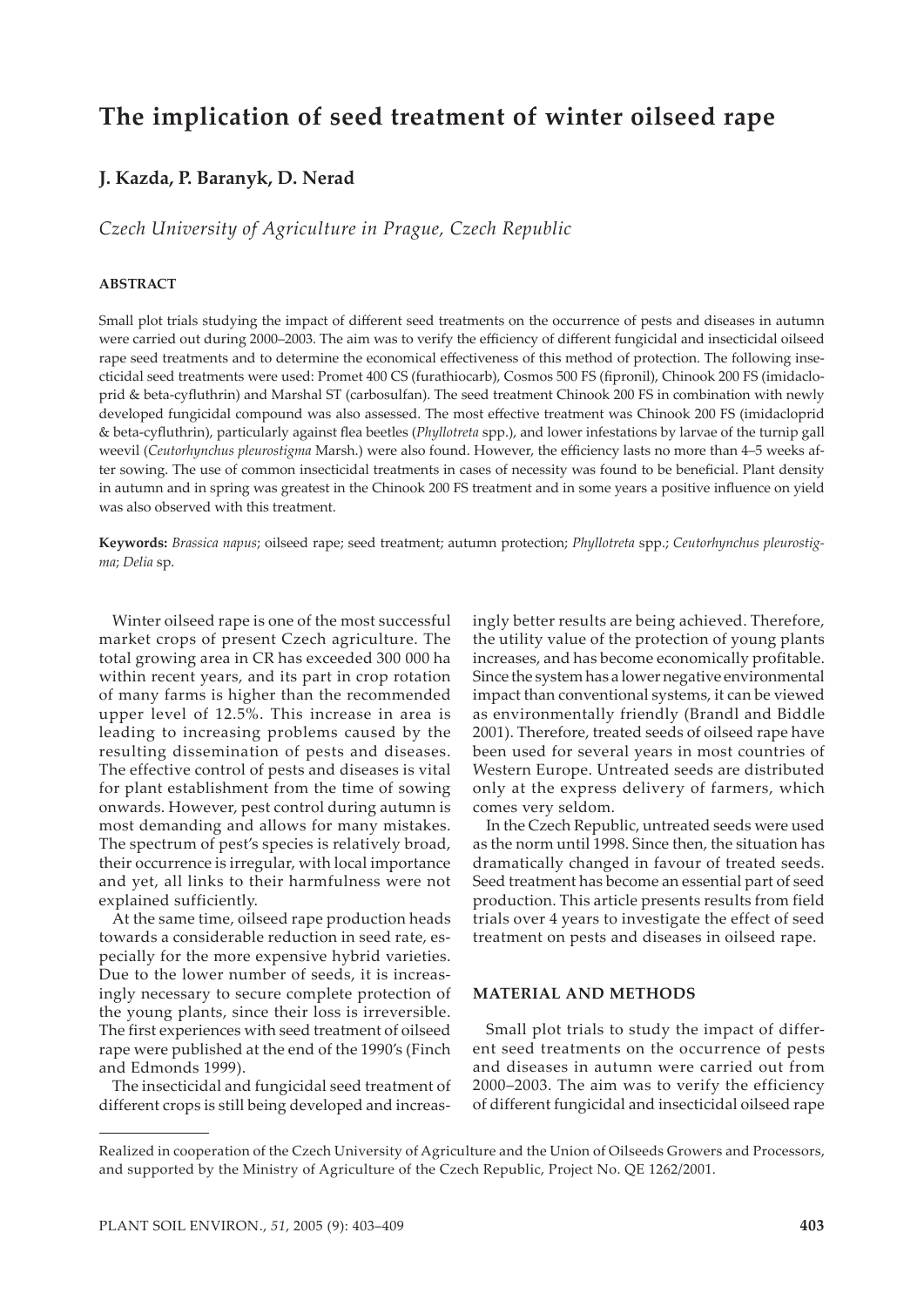seed treatments and to determine the economical effectiveness of this method of protection. In particular, we studied:

- the efficiency of seed treatment against flea beetles (*Phyllotreta* spp.) during emergence
- plant density in autumn and in the spring after overwintering
- the efficiency of seed treatment against formation of galls by the turnip gall weevil (*Ceutorhynchus pleurostigma* Marsh.)
- the efficiency of treatments with combined insecticidal and fungicidal effects
- the effect of seed treatment on yield

The following insecticidal seed treatments were used: Promet 400 CS (furathiocarb), Cosmos 500 FS (fipronil), Chinook 200 FS (imidacloprid & betacyfluthrin), and Marshal ST (carbosulfan). The seed treatment Chinook 200 FS in combination with a fungicidal compound was also assessed. Treatments were selected from those commercially available at the time of the study and our personal experiences.

Trials were established annually on three different localities choosen from following experimental stations: Praha-Uhříněves, Červený Újezd, Humpolec, Kujavy and Kroměříž. Each treatment was replicated four times. The hybrid cultivars Pronto or Artus were used and the same cultivar was used for each treatment at all localities. All seed was pre-treated by the distributors. Each plot was  $3 \text{ m} \times 4 \text{ m} (12 \text{ m}^2)$ ;  $10 \text{ m}^2$  was taken at harvest for yield assessments. Seed rate was 70 seeds/ $m<sup>2</sup>$ in the first year, and was too high according to our experience. Therefore, the seed rate was reduced to 40 seeds/m2 in the following years. The seed rate was increased slightly only at the regularly dry locality of Kroměříž.

#### **Damage categories: flea beetle (***Phyllotreta* **spp.)**

The number of healthy, slightly and seriously damaged plants over  $1 \text{ m}^2$  (4 m  $\times$  0.25 m) was evaluated for each replicate of each treatment. Healthy plants were completely undamaged. Slightly damaged plants had one or a few small holes; these unlikely to affect the development of the plant. Seriously damaged plants were recorded if the plant had suffered many small holes or a significant reduction of leaf surface; damage to an extent which could lead to weakening or death of the plant.

The coefficient of infestation was then calculated from using the formula:

# $\frac{x+2y}{x} \times 100$

where:  $x =$  number of slightly damaged plants

- *y* = number of seriously damaged plants
- *z* = total number of plants

Thus, high coefficient values correspond to high and serious incidences of plant damage.

#### **Plant density**

The number of plants present in  $1 \text{ m}^2 (4 \text{ m} \times 0.25 \text{ m})$ was counted for each replicate of each treatment.

#### **Plant infection by** *Leptosphaeria maculans* **(***Phoma lingam***)**

Disease symptoms on the leaves were assessed in autumn by recording the number of fully unrolled leaves on plants present in  $1 \text{ m}^2$ . The leaves were divided into the following categories:

- $0 =$  without damage
- $1 = 1$  spot with pycnium
- $2 = 2-4$  macules spots with pycnia
- $3 = 4 +$  macules (or fewer larged (merged) macules, covering a significant area of leaf with pycnia)

Stem necrosis was not assessed as no plants were observed with these symptoms during autumn.

#### **Occurence of galls by the turnip gall weevil (***Ceutorhynchus pleurostigma***)**

The number of galls on the belowground parts was assessed in early November and at the end of March. In each replicate, we sampled the plants in a 1 m<sup>2</sup> (4 m × 0.25 m) area, counting the number of galls. The average per plant was then calculated.

#### **Yield**

All trial plots were harvested using a small-plot harvester and the seed weights determined and values were converted to standard 12% of humidity. The results from years and localities with significant occurrence of studied pests on the control plots are given in this article.

#### **RESULTS AND DISCUSSION**

Only results from years and localities where in regards to weather conditions, pest's occurrence and the general state of growth appeared to have the highest differences are presented. Usable results also from other years and localities do not much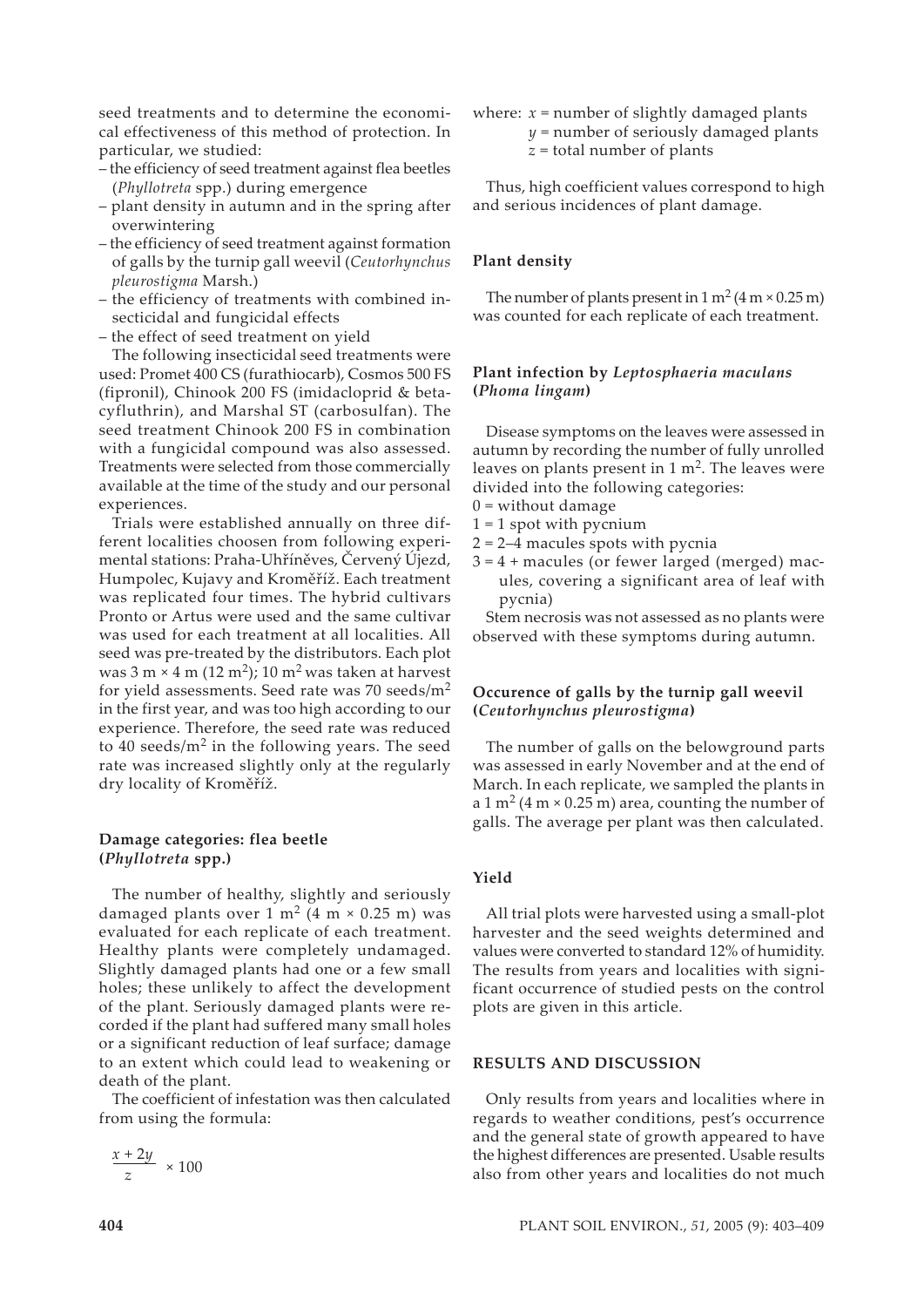

Figure 1. Plant damage by *Phyllotreta* sp., average of two localities (2000)

differ from the typical ones, differences between variants were not considerable.

The occurrence of both pests and diseases was very different between experimental years as well as between experimental localities. In cases where low occurrence, even on control treatments, was measured, the locality was not included in the analysis. Also due to unfavourable weather conditions some localities could not be evaluated because of lack of crops to samples.

#### **Efficiency of seed treatment against flea beetles from** *Phyllotreta* **spp. and next pests in the period of emergence**

In experimental years with low occurrence of pests, the results between treatments were quite similar, and the most damaged plant occurred in the control. However, the plants usually survived such low levels of damage. Good effectiveness was recorded repeatedly in Marshal ST treatments.

The highest occurrence of flea beetle feeding damage was detected in autumn 2000. Evaluation in mid September showed that seed treatment with Promet 400 CS and Cosmos 500 FS were approximately equally effective against flea beetles.

Chinook 200 FS was significantly better than all other treatments (Figure 1).

A small amount of damage to the leaf by pest insects is necessary in order that they absorb the active ingredient, which will kill them. Therefore we used the most efficient coefficient allowing the differentiation of low and high damage of the plants.

The plants in the Chinook 200 FS treated plots were significantly less damaged than the other two treatments (ANOVA, *F* = 8.254, 3.9 *df*, *P* < 0.1, *P* < 0.05, *P* < 0.01). The most seriously damaged plants occurred in the control (Figure 2).

Seed treatment by Chinook provided statistically significantly better control.

The effectiveness of imidacloprid against flea beetles at emergence and on other *Brassica* species has been previously reported (e.g. Addison et al. 2002, Green 2002, Ester et al. 2003). Nevertheless, Finch and Edmonds (1999) and Ester et al. (2003) also noticed the low efficiency of imidacloprid against the damage of roots by cabbage root fly larvae (*Delia radicum* L.). This dipteran pest causes many problems in Germany during the autumn period (Erichsen et al. 2004). Jukes et al. (2001) detected much higher control of cabbage root fly by watering plants with fipronil than by seed



Figure 2. Seriously damaged winter rape plants by *Phyllotreta* sp. (14.9.2000)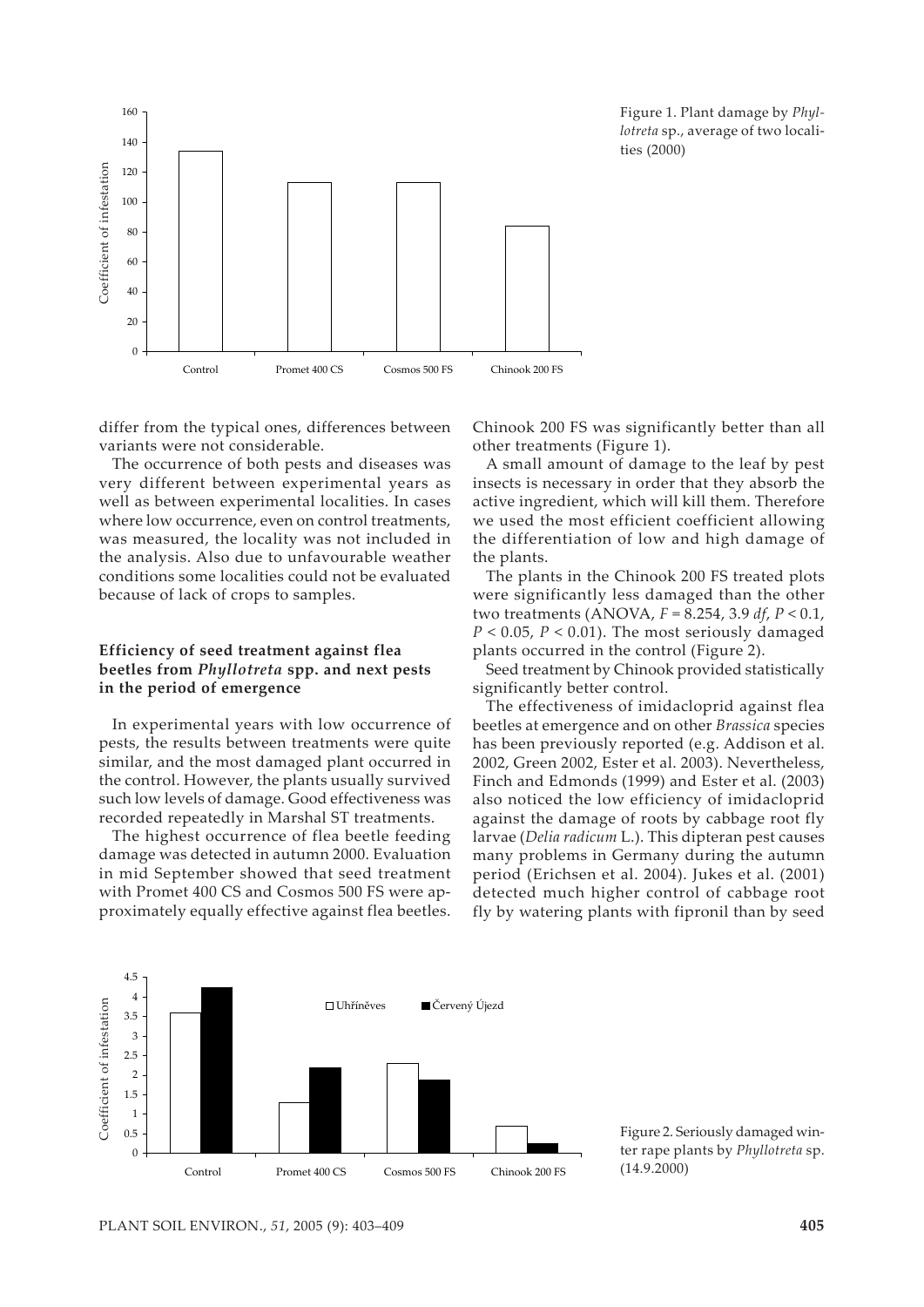

Figure 3. Survival winter rape plants in year 2000–2001 (%)

dressing. However, the amount of active ingredient effectively used in the seed treatment was too low in this experiment and using a solution would be impractical for farmers. Imidacloprid is also uneffective against field slugs (Simms et al. 2003).

Generally in the Czech Republic we noticed in practice markedly lower damage of plants by flea beetles on treatments using treated seed. In instances when the number of flea beetles were high, spraying with pyrethroid could not substitute seed dressing: the efficiency spraying on its own is relatively low. The best results are therefore achieved by combining a seed dressing with subsequent sprays where necessary. In the Czech Republic the registered preparation Cruiser OSR (imidacloprid & beta-cyfluthrin) was the least effective. It is generally accepted that the best seed treatment is by Chinook 200 FS. However, the combined insecticide-fungicidal preparation Cruiser OSR is the most effective solution against pests and diseases than other seed treatment preparations available to date. In experiments in Europe excellent control was achieved against all important pests of young plants including flea beetles (*Phyllotreta* sp. and *Psylliodes* sp.), turnip sawfly (*Athalia* sp.) and aphids as well as against all seed and soil transmitted diseases (*Peronospora* sp., *Alternaria* sp.,

*Rhizoctonia* spp., *Pythium* spp., *Fusarium* spp. and *Leptosphaeria maculans*).

The Cruiser with its insecticidal effect also provides control against persistent virosis transmitted by sucking insects. According to our experiences, the effective duration even of the best dressing preparations remains about 4–5 weeks. In the case of next pressure of pests shows necessary application of an insecticide. The same effective duration of imidacloprid seed treatment against Cabbage Aphid (*Brevicoryne brassicae*) detected by Schroeder et al. (2001). The effectiveness of seed treatment considerably decreased six weeks after sowing.

#### **Plant density in autumn and in spring after overwintering**

In all experiments, there was no significant negative impact of seed treatments on plant germination. However, germination at some localities was decreased sporadically by Marshall seed treatment. It has been known that insecticidal seed dressing does not influence the energy required for germination of crops such as maize, sunflower, Lucerne.

Autumn plant density in plots treated with Chinook was regularly higher than other treat-



Figure 4. Number of galls by *C. pleuristigma*; average from several localities (2000)

1.4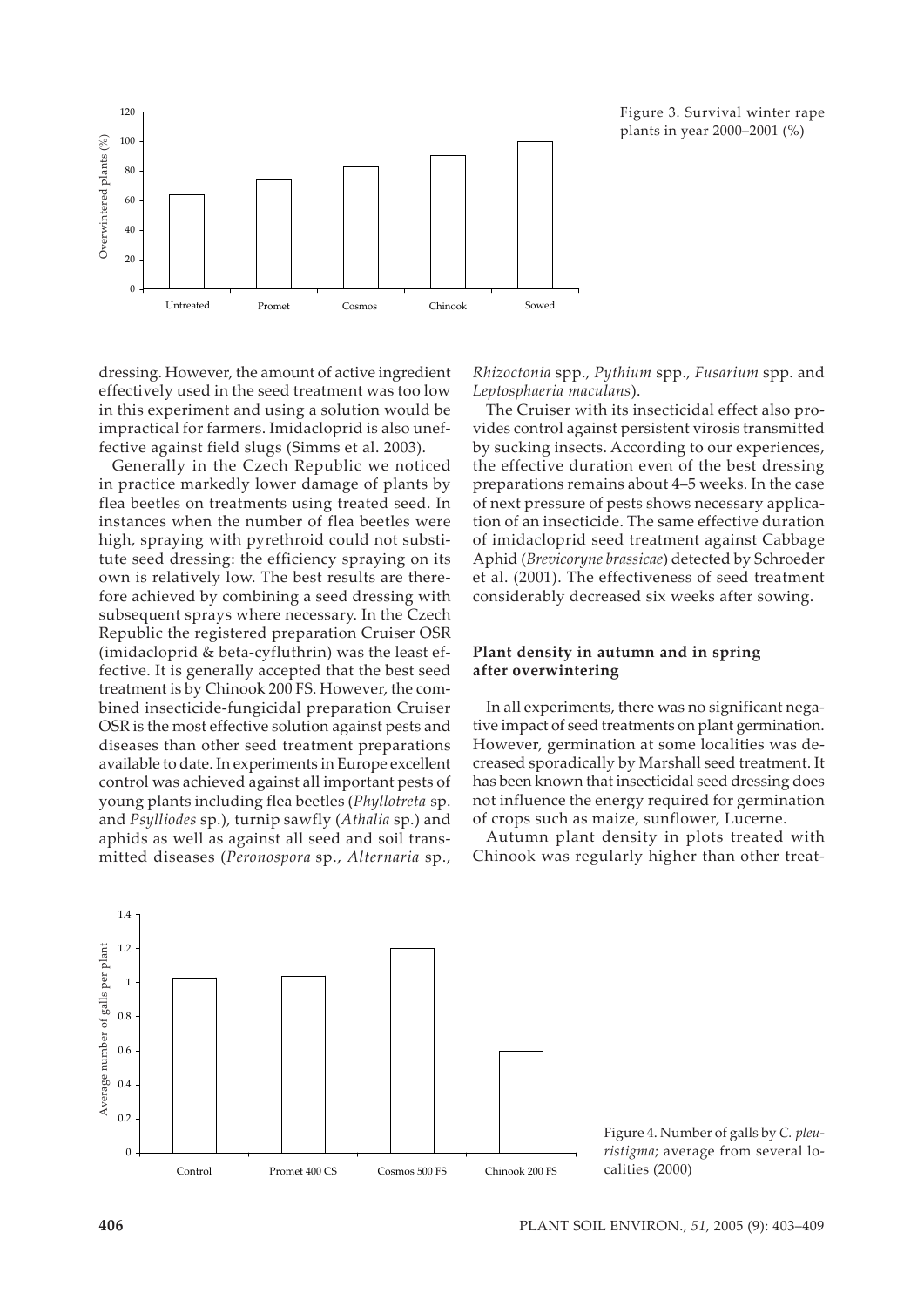

Figure 5. Coeffients of plant damage by pests (autumn 2002)

higher value = higher damage

ments (ANOVA, *F* = 8.254, 3.9 *df*, *P* < 0.1, *P* < 0.05, *P* < 0.01). The important measurement for farmers is how many plants remain after winter. Figure 3 shows the average number of plants per  $m<sup>2</sup>$ , which successfully overwintered after warm and dry autumn 2000.

Statistical evaluation of plant density revealed no highly significant differences. The results varied too, the differences between treatments were not great. Similar results were also obtained from other localities.

Successful overwintering of Chinook-treated seeds was attributed not only to leaf area lost through pest damage but also to plant mass both above and below ground. The higher weight of *Brassicas* grown from imidacloprid-dressed seeds was also detected in laboratory experiments (Finch and Edmonds 1999).

#### **Efficiency of seed treatment against galls of the turnip gall weevil (***Ceutorhynchus pleurostigma***)**

An extraordinarily high occurrence of *C. pleuristigma* galls was found in autumn 2000. Older seed dressing treatments proved ineffective. Only Chinook provided good control (Figure 4). Better results were achieved by a combination of seed dressing and subsequent insecticidal treatment at the end of September. Same as the effectiveness of seed treatment by Cruiser was similar to the treatment with Chinook. Nevertheless, the effectiveness is on a good level that it is not necessary to practice targeting application against turnip gall weevil, because of minimal influence on final yield.

Seed treatment by Chinook provided statistically significant better control.



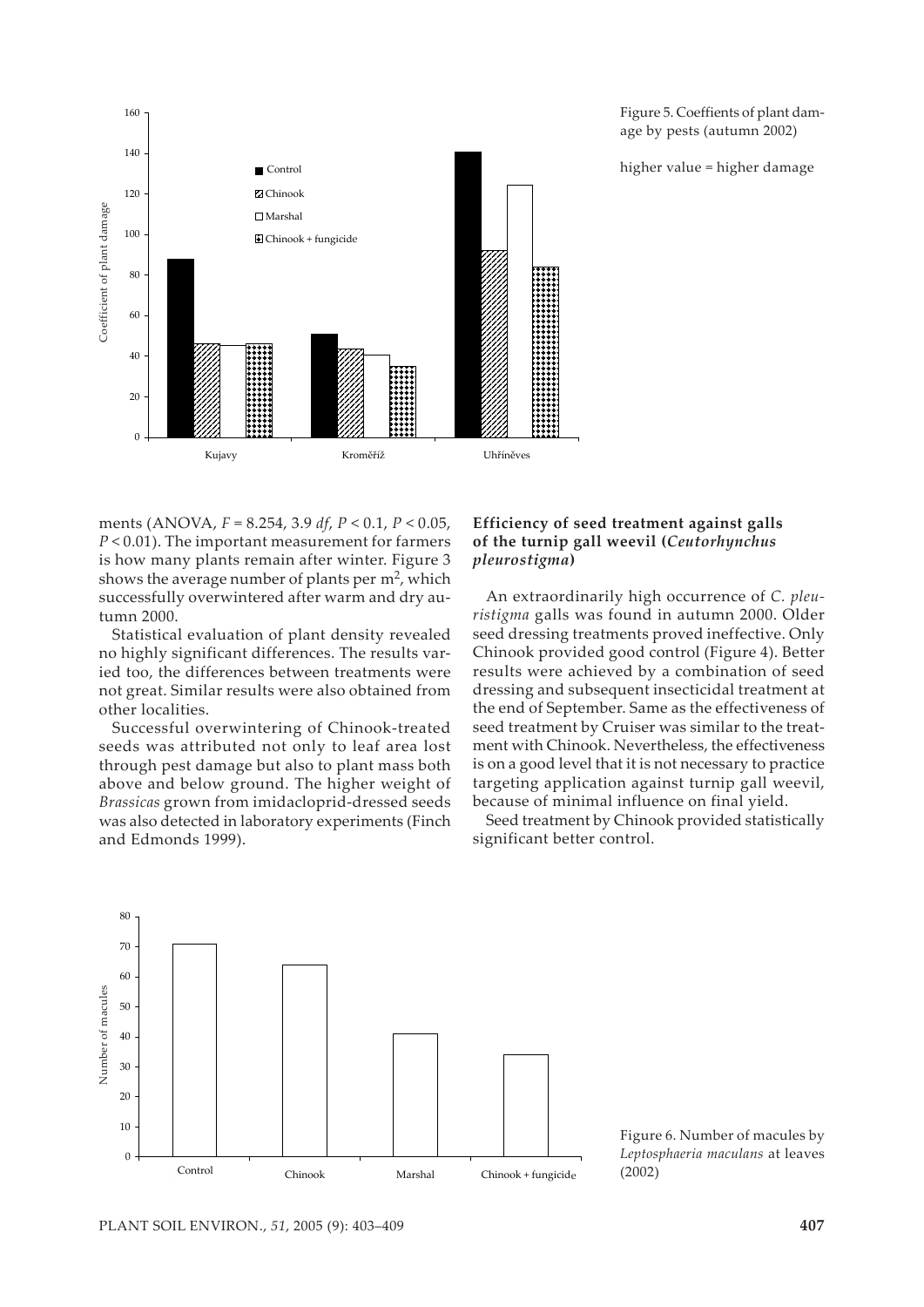Figure 7. Yield of oilseed rape (2003)



#### **Efficiency of combined insecticide-fungicidal seed treatments**

In our field trials we tested only one non-registered combined preparation: Chinook + fungicide. According to the standpoint of the treatment producer, in Europe as well as in the Czech Republic common used preparation Cruiser OSR (containing two fungicidal components – thiamethoxam + fludioxonil + metalaxyl-M) was not included into our experiments.

From Figure 5, it can be seen that the combined seed treatment is mostly slightly more effective against flea beetles as well.

The occurrence of leaf spots caused by *Leptosphaeria maculans* was markedly less in treatments including the fungicide than in other treatments (Figure 6). It is interesting to note that even insecticidal seed treatments, particularly Marshal ST, reduced the occurrence of fungal disease in comparison to the control (Figure 6).

#### **Impact of seed treatment on yield**

Oilseed rape takes a long time from sowing until harvest, and within that time, growth and development remains under the influence of many factors. The determination of the factors, which have an important influence on the yield, is complicated. Our experiments were primarily concerned with the occurrence of fungal diseases in some years during May and June. Therefore was the impact of seed treatment on final yield fully concealed.

Only in 2003 occurred any deranging influences during whole vegetation, which may cause dissimilarities between treatments. Therefore, we ascribe the yield differences as ensuing response of seed treatment. This influence was probably furthermore increased by unfavourable overwintering conditions during winter 2002/2003.

Figure 7 shows that all seed treatments had a significantly positive effect on yield compared with the untreated control (ANOVA,  $F = 8.254$ , 3.9 *df*, *P* < 0.1, *P* < 0.05, *P* < 0.01). Seed treatment with Chinook had the most effect on yield, increasing it by around 500 kg/ha.

Yield of treatments Chinook and Chinook + fungicide were significanly higher than the untreated control. Differences between replicates were large, caused by many factors during vegetation.

In the year 2000 (seed rate 70 seeds/ $m<sup>2</sup>$ ) Chinook treated plots yielded moderately less than the plot treated by Promet and Cosmos. This was probably due to the markedly higher number of plants in this treatment than in the control. Higher plant density negatively influences yield. Therefore, when sowing seeds dressed with quality preparations, it is necessary to decrease seed rate to about 50 seeds/m2 particularly for hybrid varieties.

#### **REFERENCES**

- Addison P.J., Fisher P.W., Zydenbos S.M. (2002): Imidacloprid seed treatments for the control of springtails in seedling brassicas. In: Proceedings of Conference, Centra Hotel, Rotorua, New Zealand Plant Protection, *55*: 317–321.
- Brandl F., Biddle A.J. (2001): Seed treatment technologies: evolving to achieve crop genetic potential. Seed-treatment: challenges and opportunities. In: Proceedings of International Symposium, Wishaw, North Warwickshire: 3–18.
- Erichsen E. et al. (2004): Die Kohlfliege Hauptsschädling auf den Winterrapsflächen im Herbst 2003. Raps, *1*: 4–9.
- Ester A., Putter H. de, Bilsen J.G.P.M van (2003): Filmcoating the seed of cabbage (*Brassica oleracea* L. convar. *Capitata* L.) and cauliflower (*Brassica oleracea* L. var. *Botrytis* L.) with imidacloprid and spinosad to control insect pests. Crop Protection, *22*: 761–768.